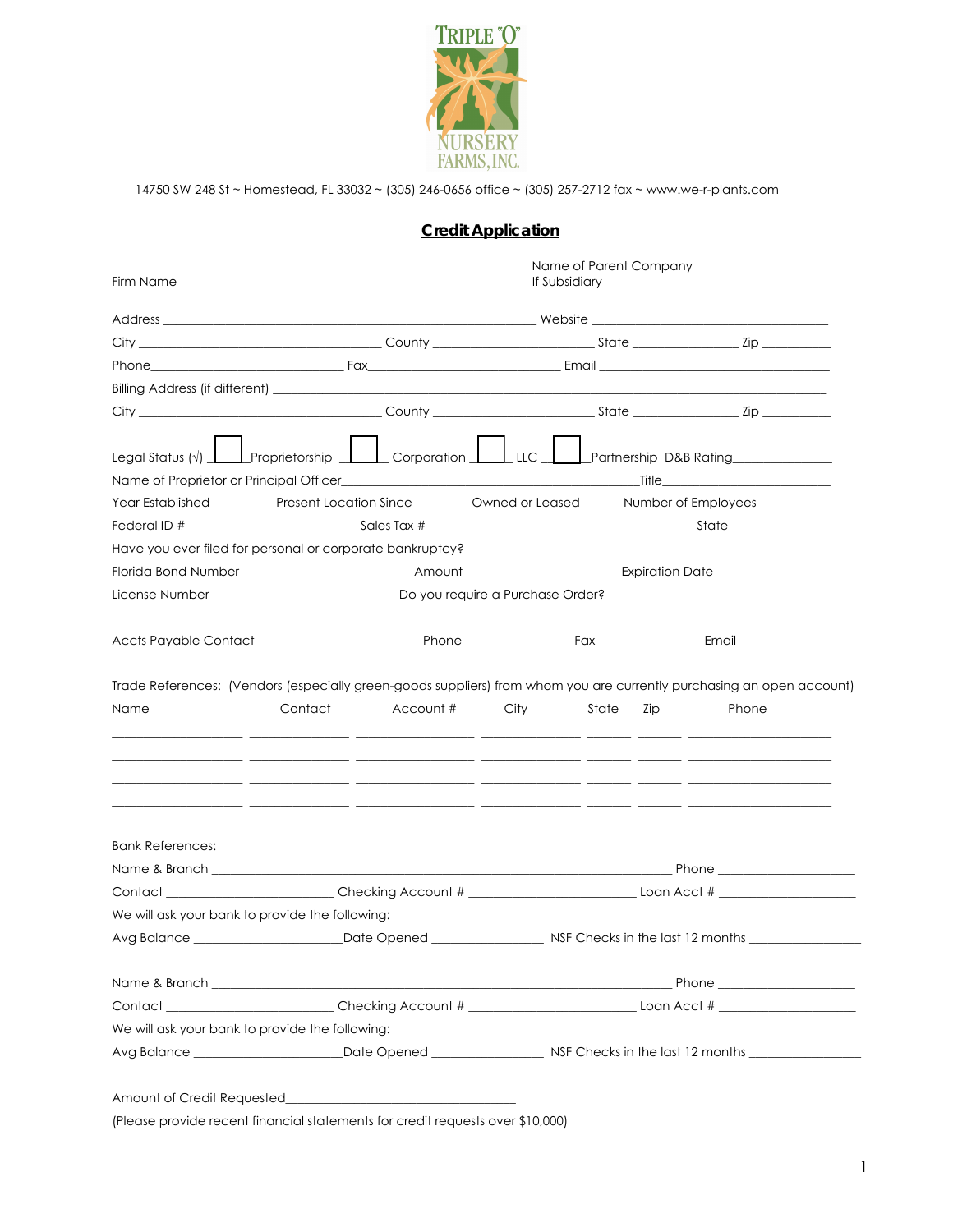Florida State Law Requires: All dealers in agricultural products covered by the Florida Agricultural License and Bond Law, Section 604-15 – 604.34, Florida Statutes, who buy or receive such products from Florida producers, their agents or representatives, on other than cash currency basis must be licensed and bonded. (citrus, tobacco, sugar cane & tropical foliage are not covered by the law).

If you operate in a manner which would require your compliance with this law and are not presently licensed and bonded, you should contact: Bureau of License and Bond, Department of Agriculture and Consumer Services, Mayo Building, Room 418, Tallahassee, FL. 32301. Their phone number is (850) 488-4101.

## **Triple O Nursery Farms, Inc. Order Terms**

Product Selection: Triple O Nursery Farms Inc. selects plants and trees that meet the Florida grades and standards criteria as a Florida #1 or Fancy. We can accommodate lesser grades at the customers request based on availability.

Plant and Tree Reservation: Plants and trees can be reserved in advance for customers in good standing for future projects. Commitment to a specific delivery date allows for proper crop allocation. A non-refundable 25% deposit will be required to secure availability and early plant and tree selection (in-house tagging). For orders without a precisely known delivery date, advance reservation will give first right of refusal on future crops, but does not secure the order past crop ready date. Crop availability and delivery dates are subject to change due to production variances and mother natures' unpredictability.

Tagging: We encourage customers to rely on our product selection team for their tagging needs. Customer tagging can be arranged by appointment only, for established customers.

Claims Procedure: We do not anticipate any claims. Orders are carefully prepared and packed to meet your expectations. However, if there is a claim concerning errors in variety, species, or quantities please notify your sales representative immediately; and, for damages please contact the trucking company directly. Our responsibility ceases when plants and trees are placed on the carriers truck, except as outlined above. No plants or trees should be returned without a preauthorization number from Triple O Nursery Farms, Inc. Customer understands and agrees that in no circumstances shall Triple O Nursery Farms, Inc. be liable for consequential damages, and that damages will be limited to the purchase price of the product.

Re-Stocking: A 20% restocking fee will be charged for orders cancelled with less than 24 hours notice prior to loading or for any returned plants and trees.

Prices: For current pricing and availability, please contact us through our website (www.we-r-plants.com ) or kindly contact us via telephone at 1-800-273-0656. Prices are FOB Homestead, FL

Payment Terms: Our normal sales terms are prepayment, unless prior arrangements have been made with our accounting department to obtain credit terms. All first time orders must be prepaid. Prepayment may be made via Visa/Mastercard or American Express , or regular check mailed to our business address and cleared prior to shipment.

Credit Terms: Established firms may apply for credit by filling out a credit application, including references, and by providing a current Agricultural Bond number. For the purposes of evaluating credit and credit limits, Customer hereby authorizes Triple O Nursery Farms, Inc.to make investigations into the customer's credit record, including bank references, and to report customer's payment record to credit agencies and other trade organizations. Our normal credit terms are Net 30 from invoice date. Payment may be made by company check directly to our business address, or through Visa/Mastercard or American Express. Payments made by credit card at the end of the 30 day grace period will be assessed a 2% fee to cover the credit card fees.

Delinquent Accounts: All accounts remaining unpaid beyond 30 days will be assessed a late charge of 1 1/2% per month on all past due balances until paid. Triple O Nursery Farms, Inc. may, at its discretion, revoke credit and/or cancel any open order on past due accounts. Triple O Nursery Farms, Inc. retains a security interest in all the plants and trees until fully paid for. A \$25.00 charge will be assessed for all returned checks.

Job Related Orders: For your protection and ours, all job related orders on credit accounts will require the receipt of a copy of the "Notice of Commencement" (NOC), or relevant job information i.e.: project name, address and legal description; owner, contractor, developer, or sub-contractors name and address; bonding company name and address. Higher credit limits may be extended upon receipt of this information.

Guarantee: We guarantee our stock to be true to description or variety name under which it was sold. Liability in all instances is limited to the purchase price. Triple O Nursery Farms, Inc. gives no warranty, expressed or implied as to the productivity of the nursery stock sold, its longevity or fitness for a particular purpose.

If any provision hereof is deemed invalid or unenforceable to any extent, the remainder of the terms hereof not to be affected thereby and will be enforced to the greatest extent permitted by law.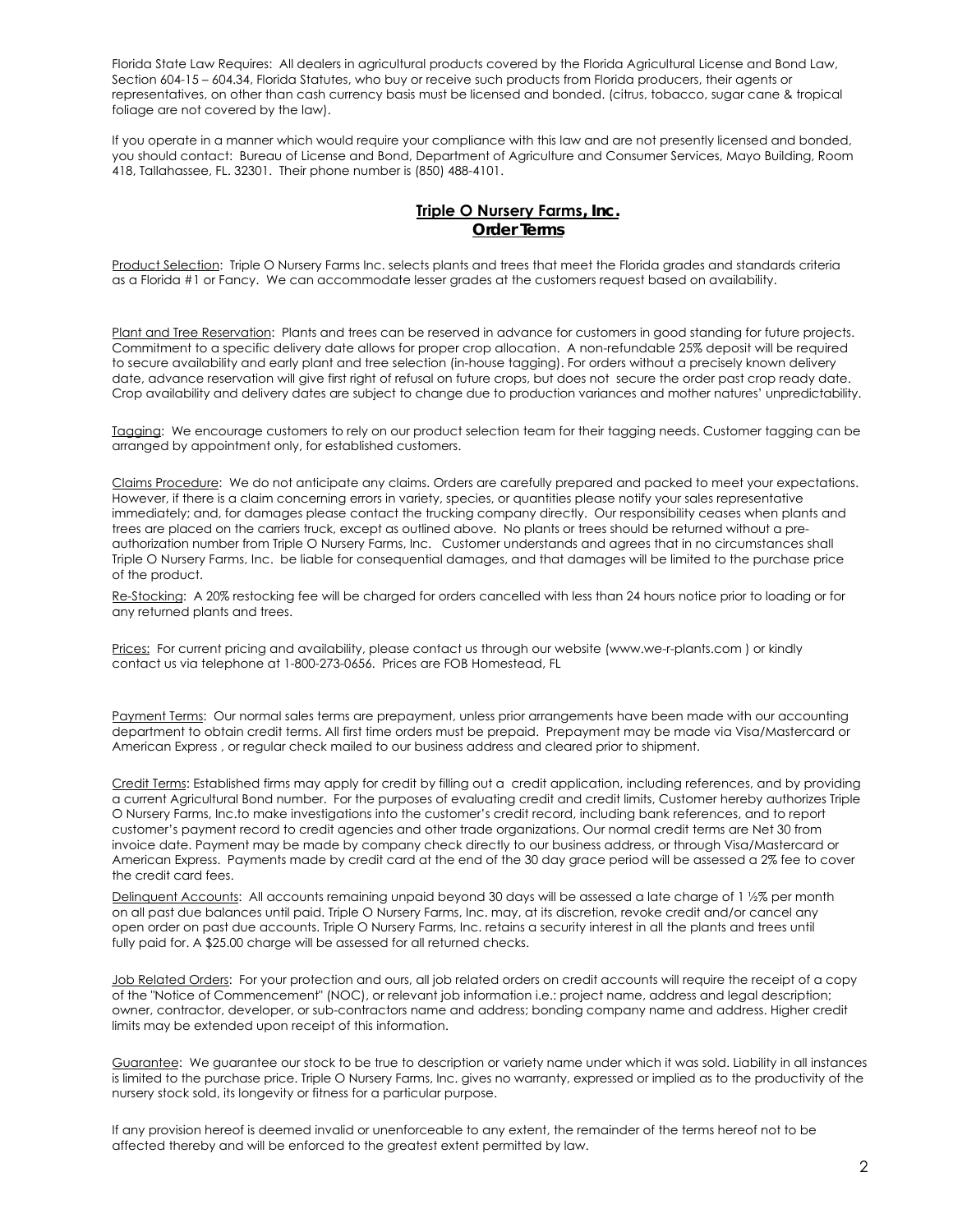Please submit this application along with a copy of your companies' sales tax reseller's certificate, if applicable. For credit requests over \$10,000, a copy of your most recent company financial statements is also required. You may fax this completed application to our office at (305) 257-2712 so that we may begin processing the information. We must have the signed original returned to us before final approval of credit terms.

The applicant hereby acknowledges having read this document and (1) acknowledges acceptance of the Order Terms (2) promises to pay for all orders placed by the applicant and accepted by Triple O Nursery Farms, Inc. in accordance with the Terms and Conditions of Sale (3) agrees to pay all costs of collection (4) agrees that the venue for collection will be Miami Dade, Florida and (5) agrees that his/her signature below will authorize Triple O Nursery Farms, Inc. to accept any unsigned written orders, telephone or fax orders.

| Applicant            | Title | Date |  |
|----------------------|-------|------|--|
| Authorized Signature |       |      |  |
| Name (Please print)  |       |      |  |

## PERSONAL GUARANTY

Whereas entity and the UCUSTOM of the Customer) is or may become indebted to Triple O Nursery Farms Inc. (Creditor).

Now therefore, for valuable consideration, the receipt and adequacy of which are hereby acknowledged, the undersigned Guarantor hereby absolutely and unconditionally guarantees to Creditor the prompt payment at maturity and all times thereafter of the debt.

In the event of default by the Customer in the payment of the debt or any part thereof when such indebtness becomes due either by its terms or as a result of any powers to accelerate, Guarantor shall, on demand and without further notice of dishonor, without any notice being given to Guarantor previous to such demand of the creation of or incurring of such indebtness pay the amount due thereon to Creditor and it shall not be necessary for the Creditor, in order to enforce such payment by Guarantor, first to institute suit or exhaust its remedies against Customer or others liable in such indebtness.

This Guaranty is executed and delivered as an incident to a credit transaction wherein in the event of non payment, the customers account, at the sole discretion of the Creditor, may be assigned to the Creditors attorney for collection. In the event the non-payment results in Creditor instructing its attorney to collect such monies, this Agreement shall be construed according to the laws of the State of Florida. Furthermore, in the event Creditor instructs it own attorney to collect such monies, Guarantor acknowledges that should suit be instituted, jurisdiction of the person and subject matter, as well as venue, shall properly be Miami Dade County, Florida. This is not a contract of suretyship.

|  | Date ___________________                   |  |
|--|--------------------------------------------|--|
|  |                                            |  |
|  |                                            |  |
|  | Date of Birth ____________________________ |  |